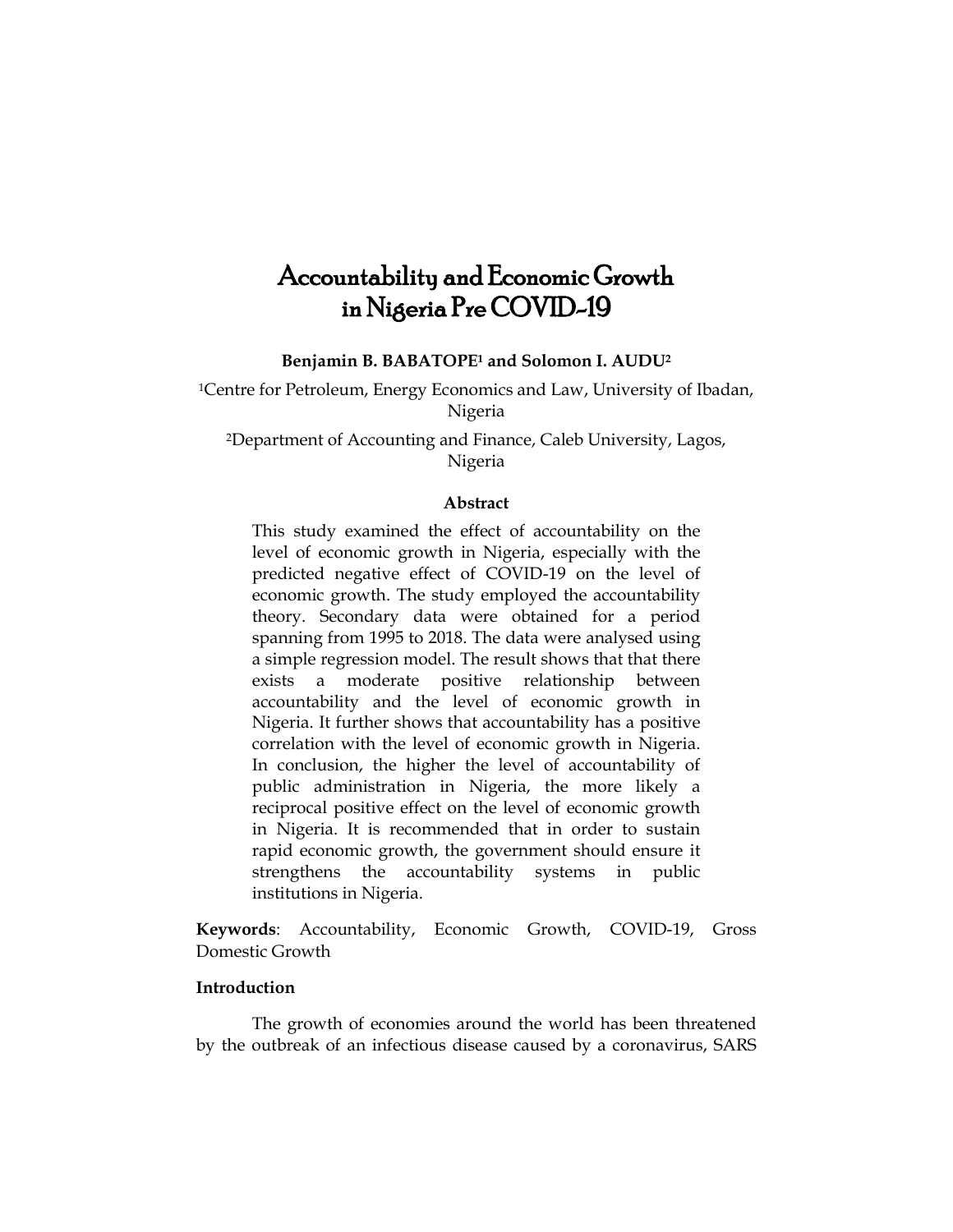CoV-2, short named COVID-19. This infectious disease was announced as a pandemic by the World Health Organization (WHO) on March 11, 2020 and it was predicted that it would impact negatively on the economies of the world (AU, 2020). Developed economies such as the United States, Japan and the European Union countries, which make up about 50% of the world's GDP, have closed their borders in order to control the transmission of the virus (OECD, 2020). In addition, China, which accounts for 16% of the world's GDP and is a major trade partner to African countries and other economies of various continents of the world, has also closed its borders in a bid to lower the transmission level of the virus (Babatope & Audu, 2020). The Organization for Economic Cooperation and Development (OECD) has estimated that there will be a 0.412% decline in the GDP of the world. The African Union (AU, 2020) reported that the economic shock experienced due to COVID-19 has impacted the aviation industry negatively, with an estimated fall in revenue of US\$113 billion, this is a large contraction in an industry that contributes about 11% to the world GDP (KPMG Nigeria, 2020).

The AFDB (2020) posits that Africa needs to maintain a consistent 7% GDP growth rate to eradicate poverty. It further reported that the accumulated GDP for Africa is -3.4%; there is therefore a need for measures to remedy this position. The AU (2020) also forecasted a 20 to 30% decline in tax revenues in African countries due to COVID-19. This will further shrink the already low average tax to GDP ratio of Africa from 17.2% to about 12.04%. This might lead to governments not being able to sustain public expenditure within their jurisdiction.

There have been numerous studies on economic growth by scholars across the globe. Some of these studies have examined the relationship between accountability and the level of economic growth (Noha & Chiu, 2016). Most studies agree that accountability has a positive effect in improving the level of economic growth (Benhabib  $\&$ Przeworski, 2005; Han, Khan & Zhuang, 2014). Similarly, Acemoglu and Robinson (2008) have pointed out that differences in the level of development of political institutions of countries has led to variations in their economic welfare. However, there is a paucity of literature from emerging economies, including Nigeria. In the light of recent events, which are expected to have a negative effect on the level of economic growth in Nigeria, this study aims to provide direction on how to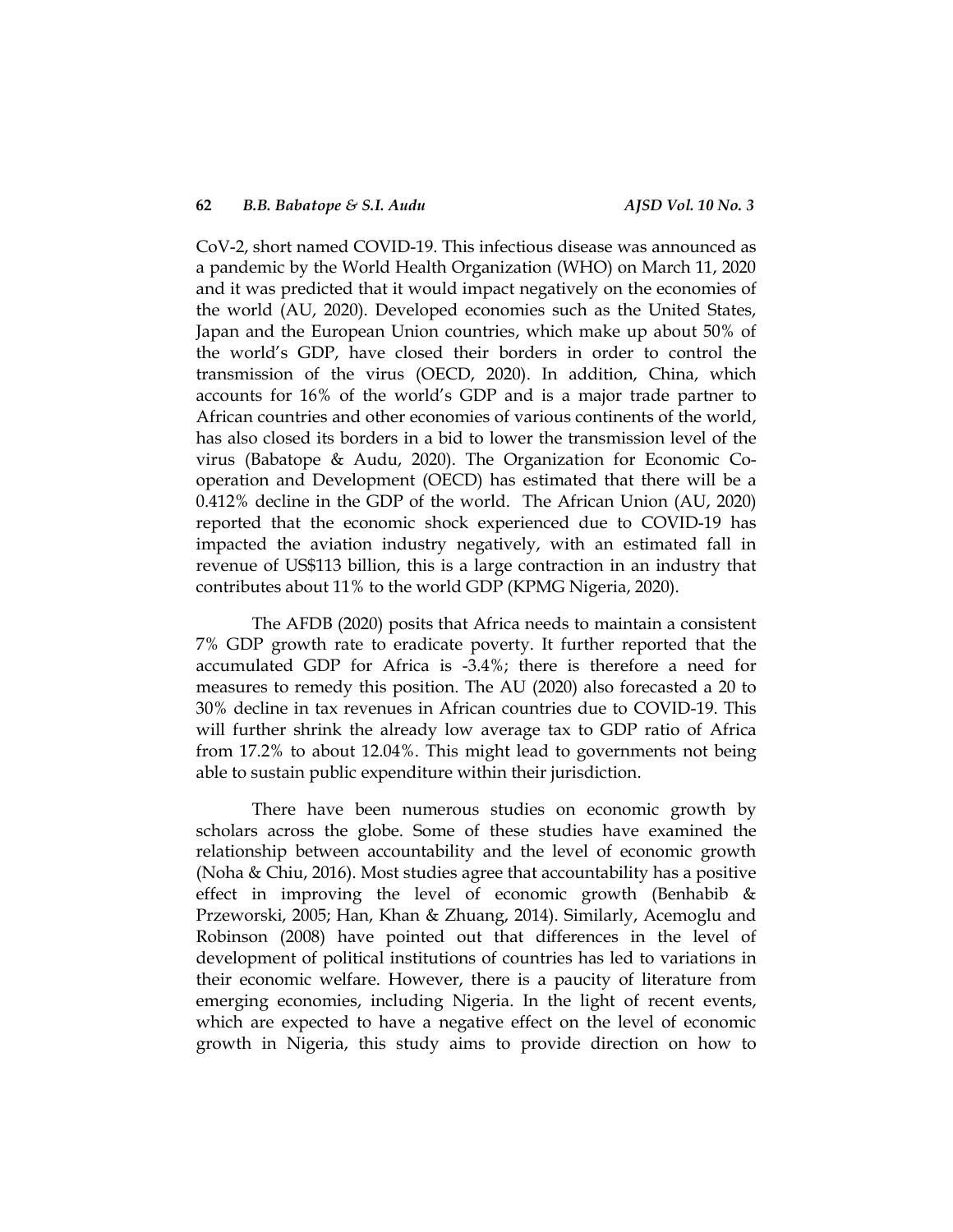overcome the forecasted decline in the level of economic growth and fill in the empirical gap by providing empirical findings on the effect of accountability on the level of economic growth in Nigeria.

The primary objective of this study, therefore, is to examine the effect of accountability on the level of economic growth in Nigeria. The remaining part of this study consists of the review of extant literature, conceptual review, theoretical review and hypothesis development, methodology, data analysis and discussion of findings, conclusion, policy implication and recommendation.

#### **Review of Extant Literature**

Scholars have carried out studies with regard to accountability and level of economic growth in countries, with most agreeing that accountability indeed affects the level of economic growth. Benhabib and Prezeworski (2005), for instance, carried out a study in the United States with the aim of examining political accountability and the level of economic growth and employed the ex post facto research design which is quantitative in nature. They discovered that political accountability has a positive effect on the level of economic growth.

Similarly, Fayissa and Nsiah (2010) carried out a study across African countries with the goal of assessing if a link exists between governance and level of economic growth. The study was carried out using a quantitative research method. The results revealed that good governance is linked to economic growth.

Also, Han, Khan and Zhuang (2014) undertook a study in the same direction examining selected sample countries with the aim of establishing a relationship between good governance and level of economic growth. They used a quantitative method for their study with an ex post facto design. They found that good governance is associated with a higher level of economic growth.

In the same vein, Onichakwe (2016) researched on the relationship between corporate governance and economic development in Nigeria. Although a qualitative research method was used, the study showed that good governance enhances economic development.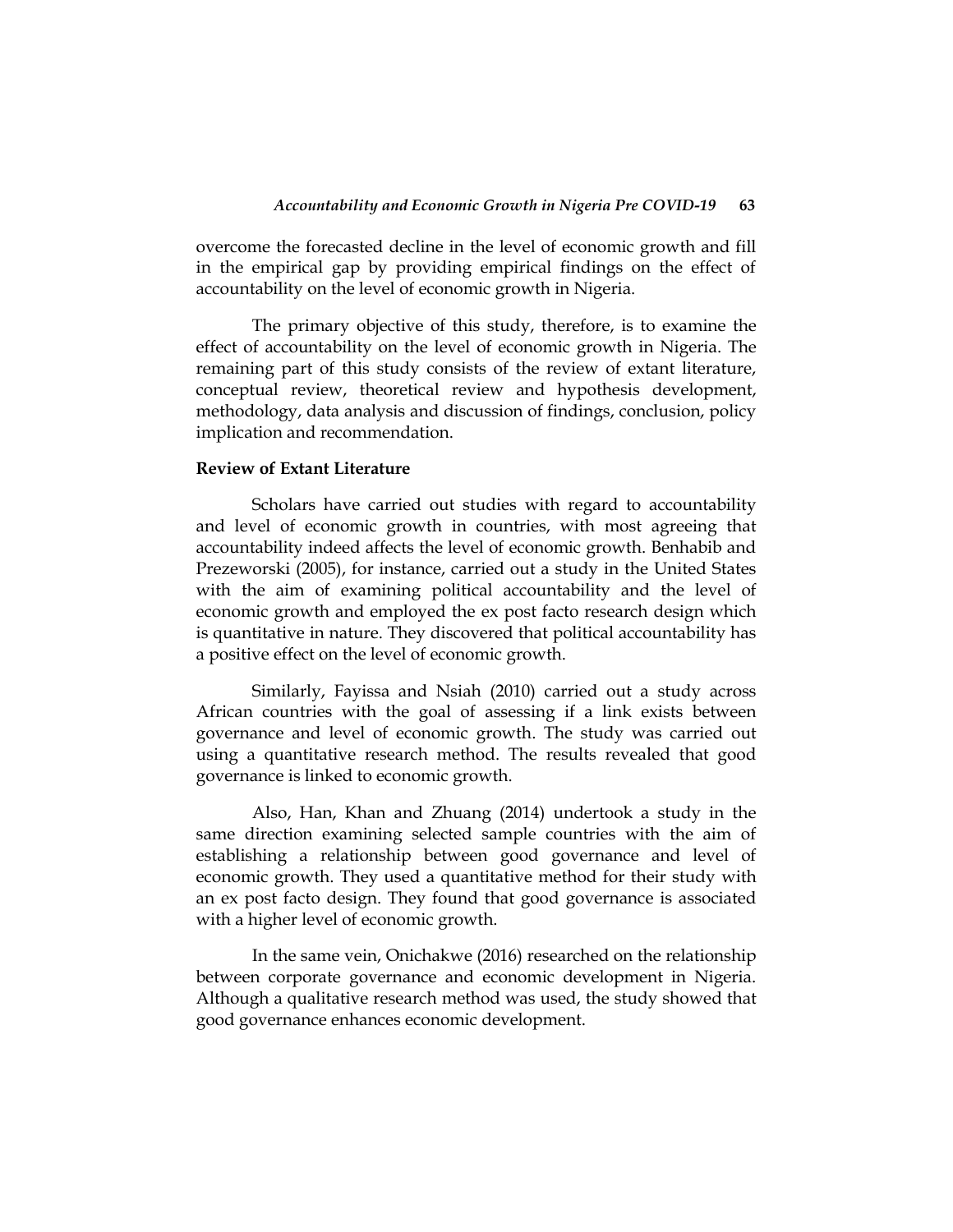#### **64** *B.B. Babatope & S.I. Audu AJSD Vol. 10 No. 3*

Likewise, Noha and Chiu (2016) opined that good governance improves economic growth rate. However, they further pointed out that good governance does not on its own significantly impact economic growth as there are other dominant factors that also influence economic growth. This result was obtained from their study on the impact of governance on economic growth in Middle Eastern and Northern African countries.

Finally, Adejuwon (2018) conducted a research in Nigeria with the aim of improving public service delivery. The study was carried out using a quantitative research method and the findings showed that accountability promotes unity and leads to an improved public service sector.

A review of existing literature on the theme of this paper shows that there is a dearth of studies in this direction and even when existent, different research methods are used to corroborate earlier findings. Hence, there is a need to validate the postulation that accountability influences level of economic growth as it relates to the Nigerian economy, which this study aims to achieve through a quantitative research method.

### **Conceptual Review**

#### **Accountability**

Accountability can be explained as a legal entity answerable for the choice of decisions and actions taken with the aim of promoting transparency and building of confidence of other stakeholders in the environment of the accountable legal entity (Scott, 2014). In this regard, when citizens elect representatives, those representatives owe the citizens an explanation for their actions and transparency in the activities carried out by them. Ahmed and Bello (2015) pointed out that accountability can be maintained at three varying levels. The first is upward (maintained by the law and respect for the rule of law), the second is horizontally (maintained among the various arms of government which is reflected as checks and balances in processes among the arms of government) and the last is downwards (maintained by citizens who can call for the impeachment of their representatives at any level).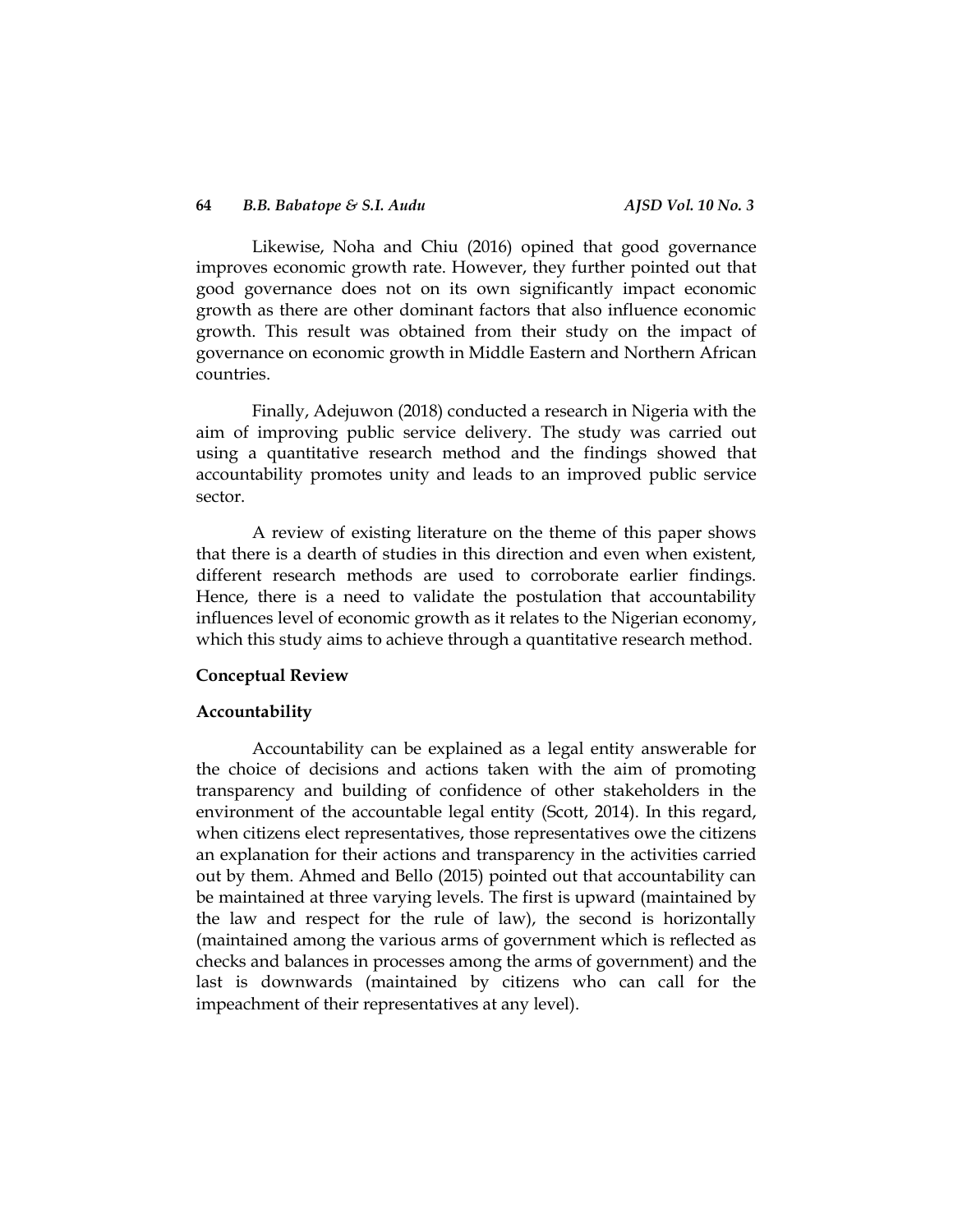#### **COVID-19**

COVID-19 is a new strain of the coronavirus family in the same class as the SARs disease. It was declared a pandemic on March 11, 2020 by the World Health Organization (WHO) due to its rapid spread across the globe (Ozili, 2020). Much uncertainty is still associated with this virus but it has been established that it has an incubation period of between one to fourteen days from first contact. Thereafter, the virus spreads and gains access to the respiratory system making it hard for individuals who have contracted the virus to breathe (Adegboye, Adekunle & Gayawan, 2020). Further investigation reveals that it can also affect other vital organs in the human system. The virus has been linked to bats as its carrier and was first reported by WHO in China on December 31, 2019. The known means of spread at the moment is by contact with droplets or liquid from an infected person (Hafeez, Ahmad, Siddqui, Ahmad & Mishra, 2020). The best forms of prevention at the moment include: physical distancing; washing of hands frequently with soap and water or, in the absence of this, using an alcohol-based hand sanitizer; and lastly, the use of face masks. There is no known discovered medication or vaccine for the virus at the moment (Unhale et al., 2020). As a measure to curb the spread of the virus, many world economies restricted both intra and international movements. It is estimated that this will have an adverse effect on the economic growth of economies all over the world (Babatope & Audu, 2020).

# **Economic growth**

Economic growth is explained as the increase in the value of goods and services produced by an economy over time. Simply put, this is the annual percentage change in GDP (Pietak, 2014). Any increase in economic growth caused by more efficient use of inputs such as labour, physical capital, energy or materials, or increased productivity is referred to as intensive growth (Schumpter, 1934). While GDP growth caused by an increase in the amount of input available for use is called extensive growth (Schumpter, 1934). Macro-economic factors that influence economic growth are human capital, political institutions (i.e., governance and accountability) and structural change.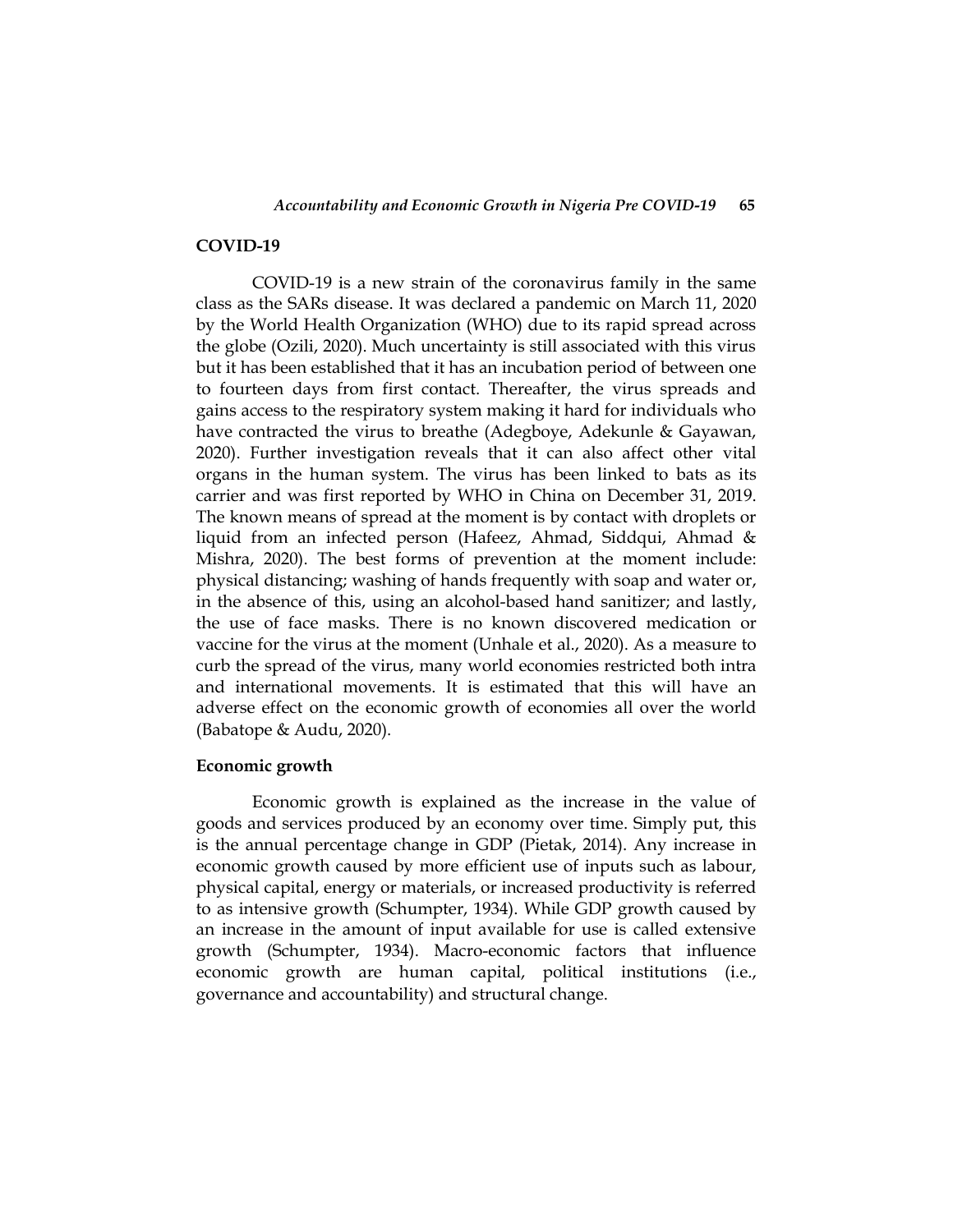#### **Theoretical Review and Hypothesis Development**

This study is built on the theoretical framework of accountability. Lerner and Tetlock (1999) are credited for the development of the accountability theory. The theory is built on four major constructs which are: identifiability, expectation of value, awareness of monitoring and social presence. The construct 'identifiability' was gotten from Williams, Harkins and Latane (1981), who explained it to mean the awareness of an individual that the outcome of his actions and activities can be traced back to him. Lerner and Tetlock (1999) explained 'expectation of value' to mean that individuals are made conscious that there will be rewards or consequences for their activities. Lastly, Vance, Lowry and Eggett (2015) explained the construct 'awareness of monitoring' as the consciousness of individuals that their activities are being watched by others. They also defined 'social presence' to be the knowledge of the existence of other stakeholders in a system. Hence, accountability is the combination of both official and unofficial systems made up of objective and subjective assessments and rewards from both internal and external audiences (Frink and Klimoski, 2004).

Critics of the accountability theory posit that the presence of systems alone do not serve as deterrent to individuals who promote their individual benefit above that of the general populace (Mansouri & Rowney, 2014). Based on the critics' view on the theory of accountability, Audu (2020) stated that in order to control the selfish desire of occupants of high public positions, a singular system cannot achieve this but rather an aggregate of systems set-up as checks and balances to curtail excesses and ensure accountability. Streams of literature have examined accountability and economic development and have pointed out the existence of a relationship between both variables (Han, Khan & Zhuang, 2014; Fayissa & Nsiah, 2010). However, there is a paucity of empirical studies in developing economies such as Nigeria. Hence, this study intends to fill this empirical gap. In order to achieve the primary objective of this study, the hypothesis below is formed:

H0: There is no significant effect of accountability on the level of economic growth in Nigeria.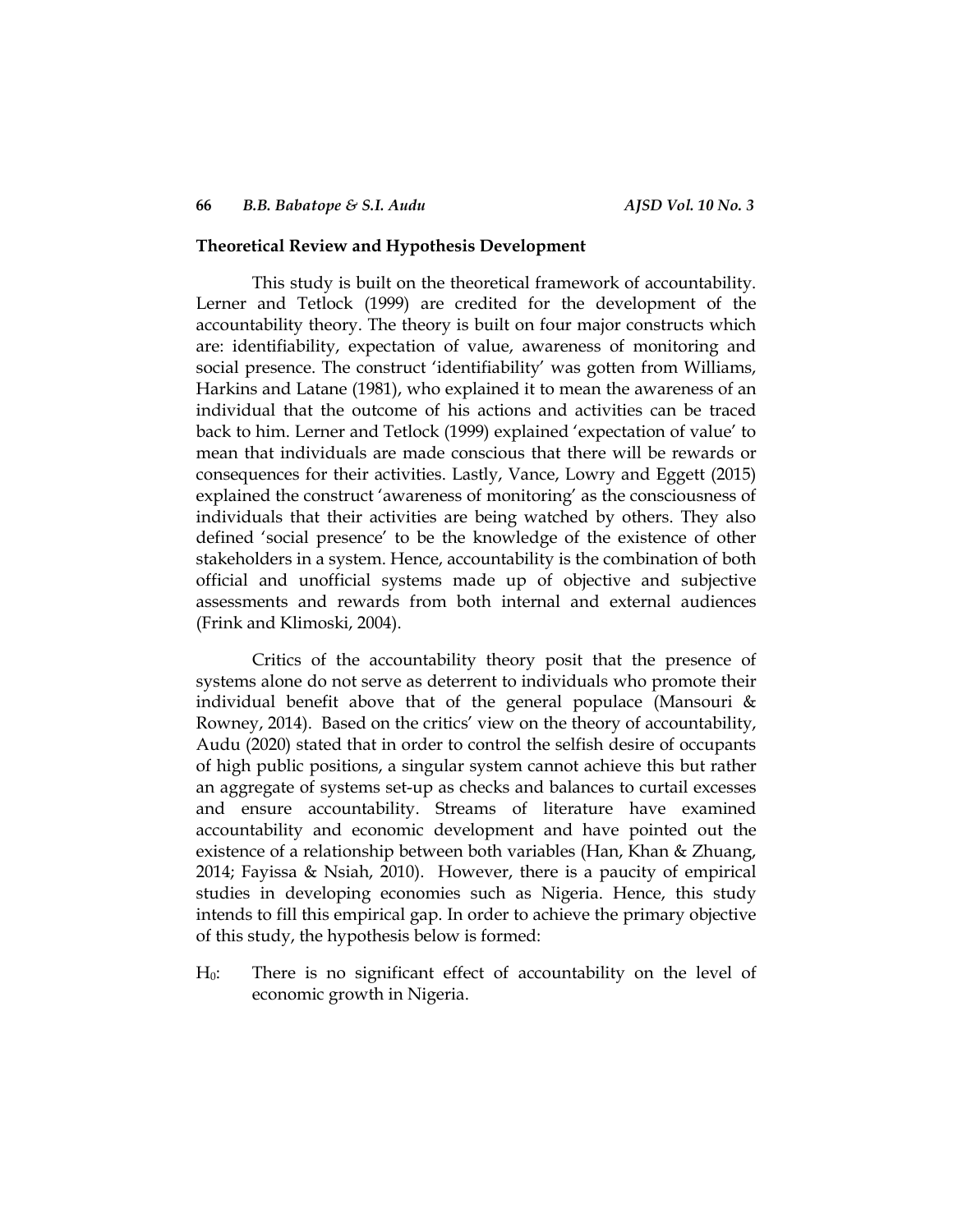## **Methodology**

The quantitative research method was used in this study with the *ex-post facto* research design adopted. Secondary data of already established events were used in carrying out the analysis of this study. Secondary data on the variables (accountability and economic growth) for 1995 - 2018 were obtained from the Central Bank of Nigeria statistical bulletin and an online source (tradingeconomics.com). The linear regression was employed in examining the effect of the independent variable on the dependent variable while the hypothesis was tested at 5% level of significance using the analysis of variance (ANOVA). The linear regression model is represented as follows:

*Y*=*f*(X)

*Economic Growth = f* (*Accountability*)

Mathematically, this can be written thus:

 $CGDP = \beta_0 + \beta_{1Trans} + e$ 

where:

| $CGDP =$ Change in gross domestic product (dependent variable) |
|----------------------------------------------------------------|
| $\beta_0$ = Intercept where independent variable is zero       |
| $\beta_{1Trans}$ = Corruption index (independent variable)     |
| $e =$ error term                                               |
|                                                                |

# **Data Analysis and Discussion of Findings**

Table 1 shows descriptive statistics on the secondary data collected to give a clearer meaning to the data obtained. The statistics reveal that Nigeria's highest score over the 24-year period covered in this study was 28 out of a possible 100. This shows that the level of transparency in the country's public service is far below average.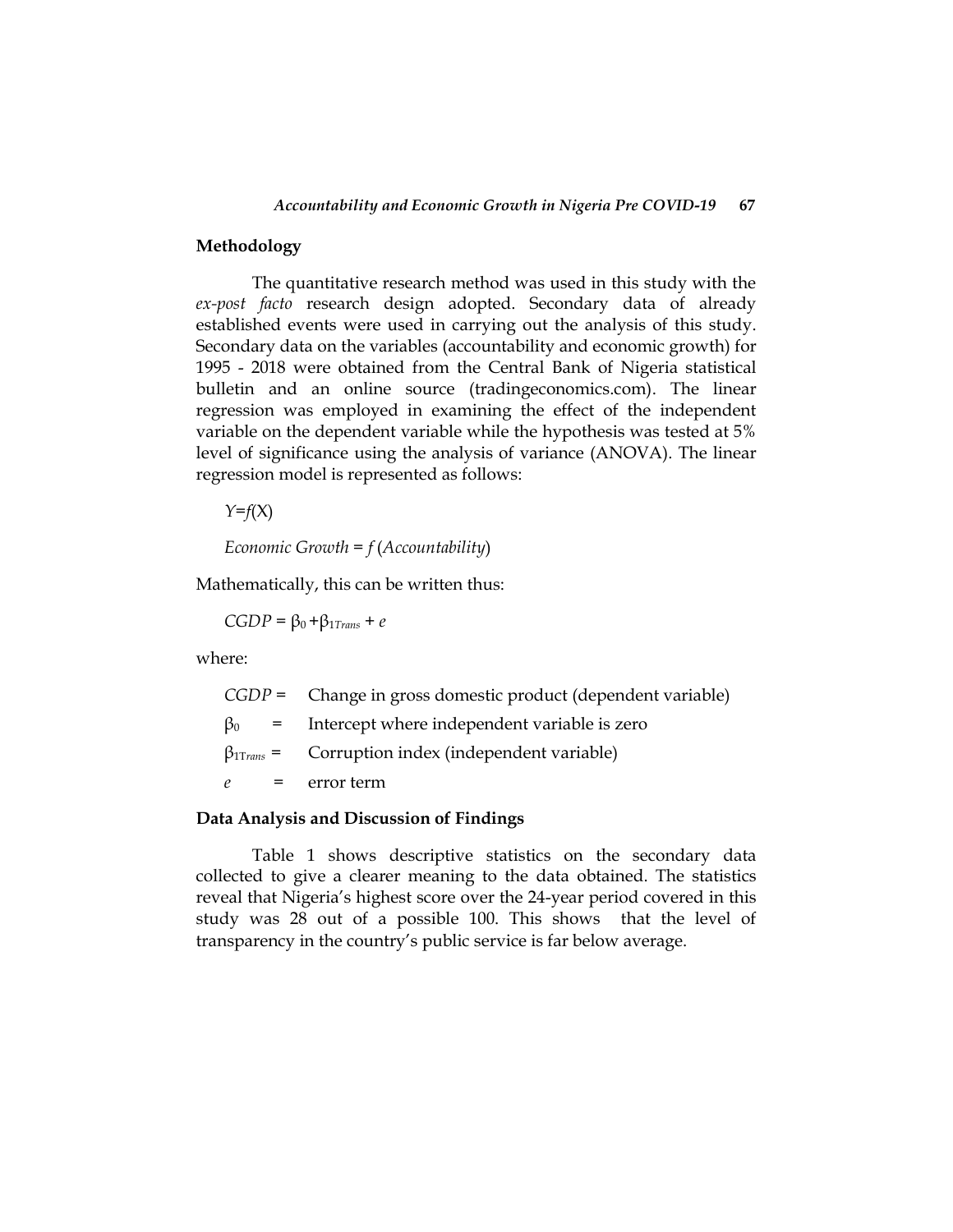# **Table 1: Descriptive Statistics**

|                            | N  | Range        | Minimum    | Maximum      | Mean           | Std. Deviation  |
|----------------------------|----|--------------|------------|--------------|----------------|-----------------|
| Accountability             | 24 | 22           | b          | 28           | 20.96          | 6.273           |
| CGross Domestic<br>Product | 24 | 124867350000 | 2895200000 | 127762550000 | 43357988750.00 | 39805604991.494 |
| Valid N (listwise)         | 24 |              |            |              |                |                 |

*Source:* Authors' computation (2020).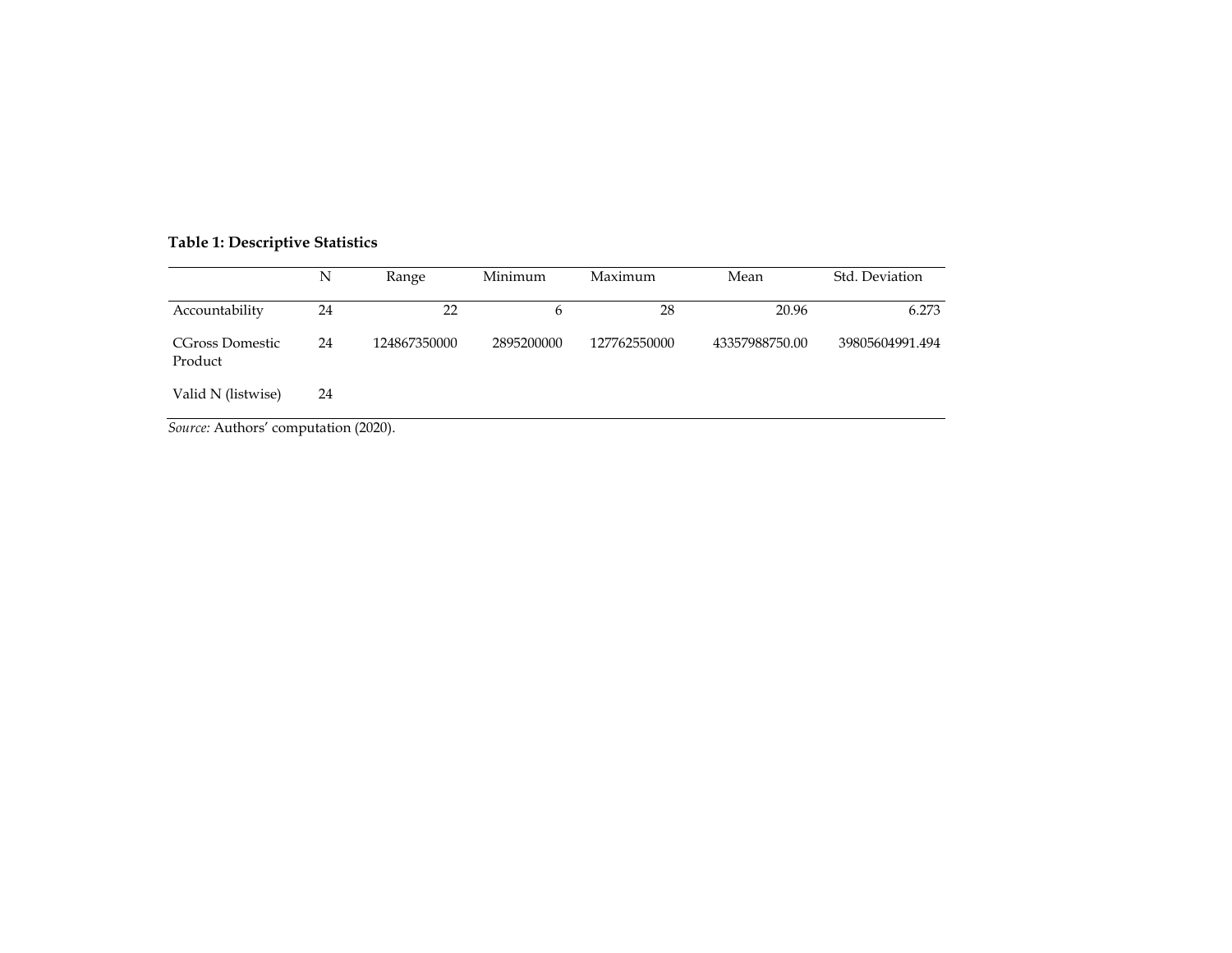#### **Test of hypothesis**

H0: There is no significant effect of accountability on the level of economic growth in Nigeria.

The regression analysis result is presented in Table 2. The results reveal that accountability has a moderate influence on the level of economic growth in Nigeria. This is presented as 60.4%. The table also reveals a strong positive relationship between accountability and economic growth in Nigeria. This is represented as 78.8%.

**Table 2: Regression Analysis Result**

| Model |      | R Square | Adjusted R Square | Std. Error of the Estimate |
|-------|------|----------|-------------------|----------------------------|
|       | 788a | .621     | .604              | 25056951148.700            |
| __    |      |          | - - - -           |                            |

a. Predictors: (Constant), Accountability

Table 3 shows the result of the ANOVA. The computed value is 0.000, which is lower than the p-value of 0.05. It therefore means that the null hypothesis is rejected and the alternate hypothesis is accepted, which states that 'there is a significant effect of accountability on the level of economic growth in Nigeria'.

Table 4 which presents the result of the coefficients reveals that the integers for the intercept and the independent variable are both positive which means that there is a positive relationship between accountability and economic growth (as seen in the regression model derived in the study).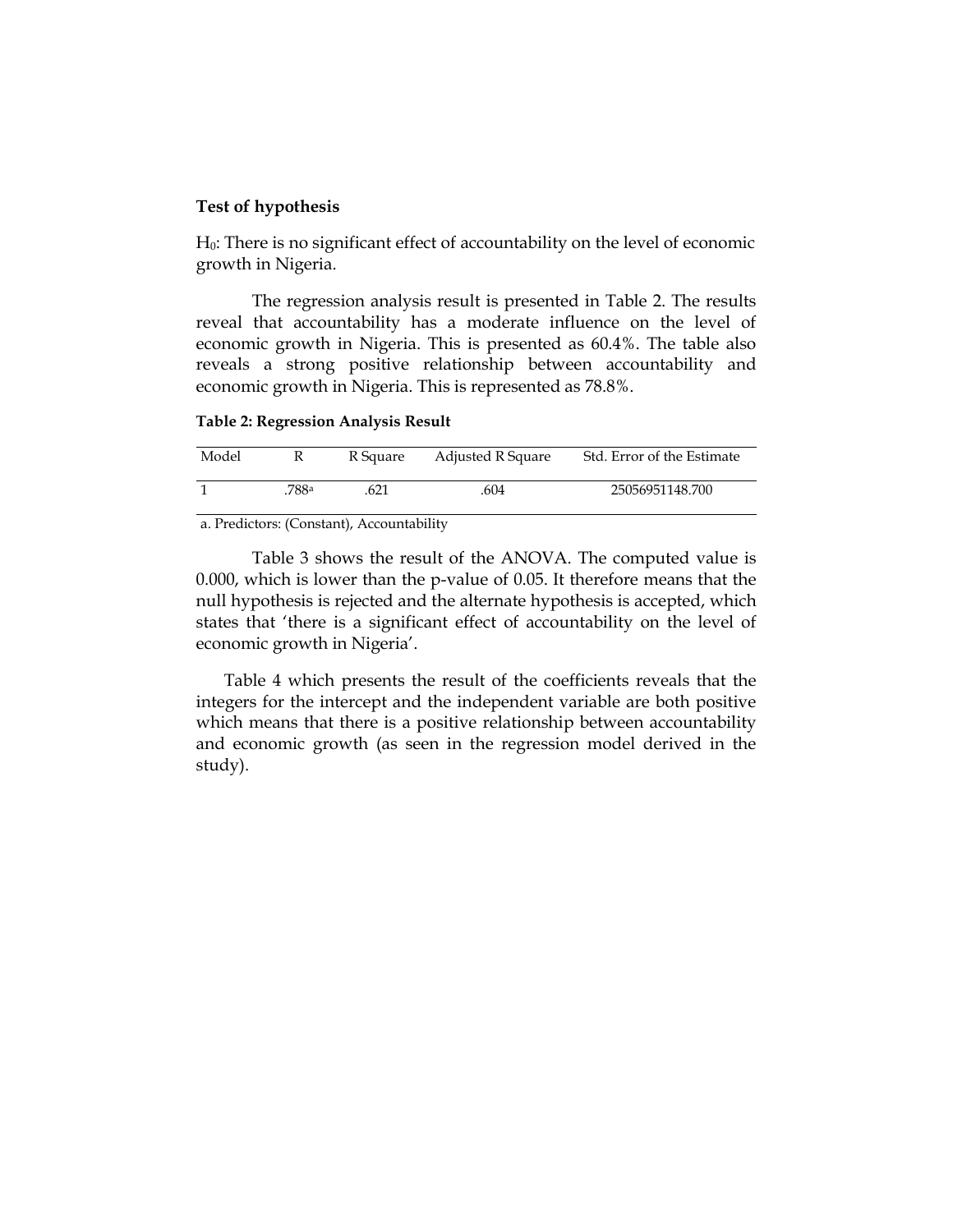# **Table 3: ANOVA<sup>a</sup> result**

| Model |                                               | Sum of Squares              | df | Mean Square                 | F      | Sig.              |  |
|-------|-----------------------------------------------|-----------------------------|----|-----------------------------|--------|-------------------|--|
|       | Regression                                    | 22630464721889922000000.000 |    | 22630464721889922000000.000 | 36.044 | .000 <sub>b</sub> |  |
|       | Residual                                      | 13812717619103330000000.000 | 22 | 627850800868333200000.000   |        |                   |  |
|       | Total                                         | 36443182340993255000000.000 | 23 |                             |        |                   |  |
|       | a. Dependent Variable: Gross Domestic Product |                             |    |                             |        |                   |  |

b. Predictors: (Constant), Accountability

# **Table 4: Coefficients<sup>a</sup>**

| Model |                | Unstandardized Coefficients |                 | <b>Standardized Coefficients</b> |          | Sig. |
|-------|----------------|-----------------------------|-----------------|----------------------------------|----------|------|
|       |                |                             | Std. Error      | Beta                             |          |      |
|       | (Constant)     | -61448745268.659            | 18190898684.533 |                                  | $-3.378$ | .003 |
|       | Accountability | 5000718919.379              | 832940414.106   | .788                             | 6.004    | .000 |

a. Dependent Variable: Gross Domestic Product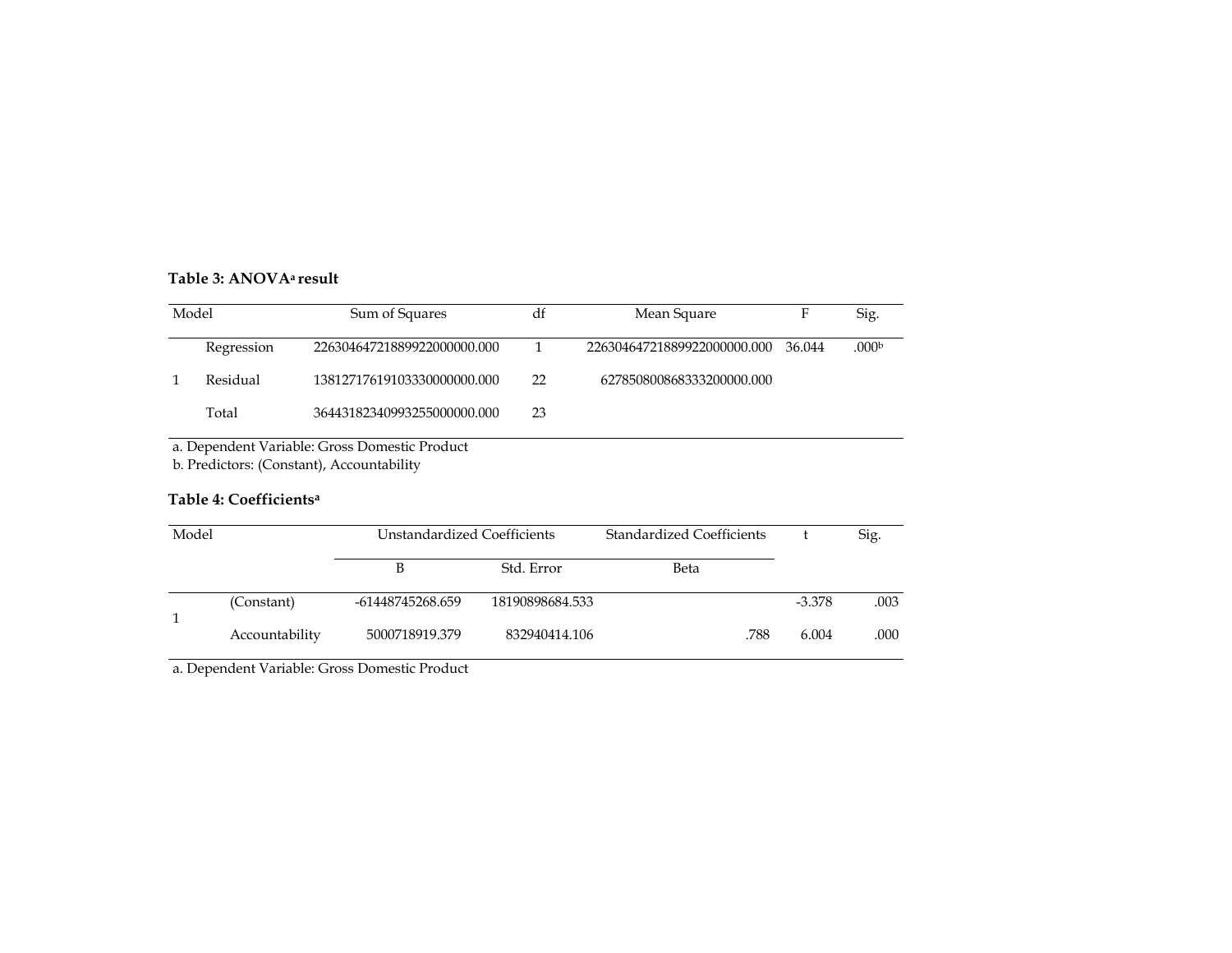#### **Discussion and Policy Implication of Findings**

The result of the analysis in this study reveals that there is a positive relationship between accountability and economic growth. This finding is consistent with those of Benhabib & Przeworski (2005) and Onichakwe (2016). However, this study goes further to explain to what extent level of accountability influences economic growth rate level in Nigeria by showing that accountability has a significant moderate effect on economic growth (Audu, 2020).

It therefore means that for Nigeria to recover from the forecasted negative economic impact of COVID-19, it needs to enforce checks and balances in line with the theory of accountability (amongst other economic recovery remedies). This requires a high level of transparency and accountability in policy formulation, actions and utilization of public funds. Transparency is important to build public trust in the government which in turn would positively impact the level of economic growth in Nigeria.

# **Conclusion**

This study was aimed at assessing the effect of accountability on economic growth in Nigeria, especially at the present time when economic growth has contracted due to the negative effect of COVID-19. The study shows that accountability operates in three ways: upward (based on law), horizontally (based on checks and balances between agencies of the government), and lastly downward (to the populace of the state). It is empirically deduced from this study that the level of economic growth has a positive correlation with accountability and accountability has a moderate effect on the level of economic growth in Nigeria. It can be concluded from this study that accountability has a significant moderate positive effect on the level of economic growth in Nigeria.

## **Policy Implication and Recommendation**

The implication of the findings from this study is that to boost the level of economic growth in Nigeria accountability must be ensured, i.e. checks and balances need to be strengthened and maintained as this will attract investments and promote the productivity that is needed to boost economic growth in Nigeria. In order to ensure accountability of the government and public institutions, a few recommendations are given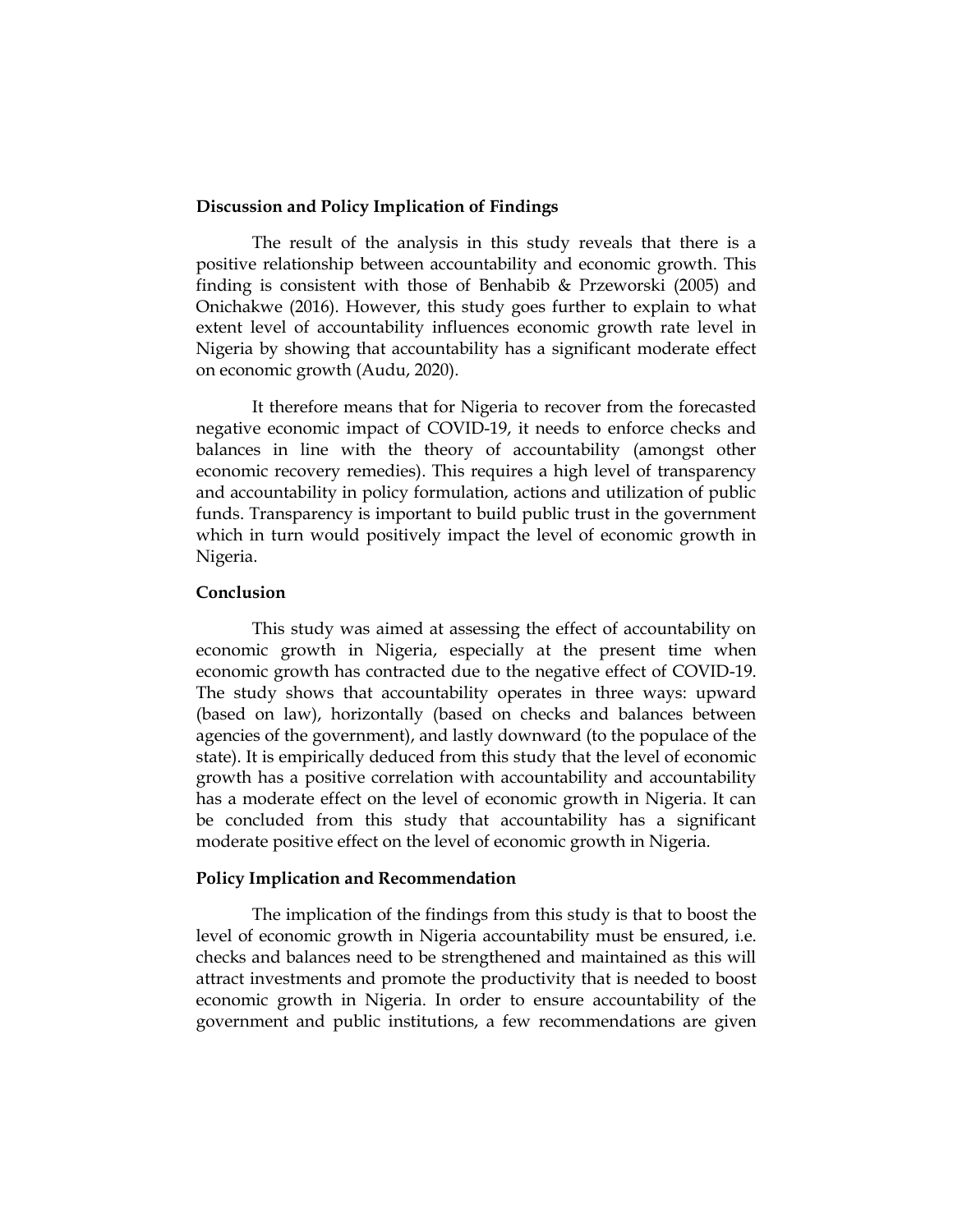below in line with the three-perspective view of accountability as described in this study:

- i. The Federal Government of Nigeria should ensure that the proper checks and balances are in place in all the tiers/arms of government. One of the checks and balances of a government is the fourth arm of government, the media. The media is the voice of the people and allows for the people to exercise their freedom of expression1. It allows citizens to challenge those governing them from the local government level to the head of the executive arm. Therefore, there needs to be allowance for true freedom of expression and refrainment from arbitrary press censorship;
- ii. Public records and information (e.g. on fiscal prudence, capital projects, etc.) should be made easily available to the public. For example, people should be able to evaluate the efficiency of capital projects that are going on and be aware of the whole procedure from infrastructural gap identification to selection of contractors to project execution;
- iii. Accountability amongst public servants. Members of the civil service should be held to the highest form of professionalism;
- iv. Prosecution of individuals found culpable of corrupt practices by anti-corruption agencies should be fast-tracked. Also, the laws need to be amended to provide sufficient and appropriate punishment;
- v. Enlightenment and orientation of citizens (especially at the grassroots) on how to hold their representatives accountable. This should be widely publicized and there should be awareness programmes for same; and
- vi. Active civic engagement. Avenues should be created to hear the grievances of the people, which includes pressure groups and minorities. This in turn, will foster collaboration rather than conflict.

 $\overline{\phantom{a}}$ 

<sup>1</sup> This is a constitutional right protected by section 39 (1) of the 1999 Constitution of the Federal Republic of Nigeria.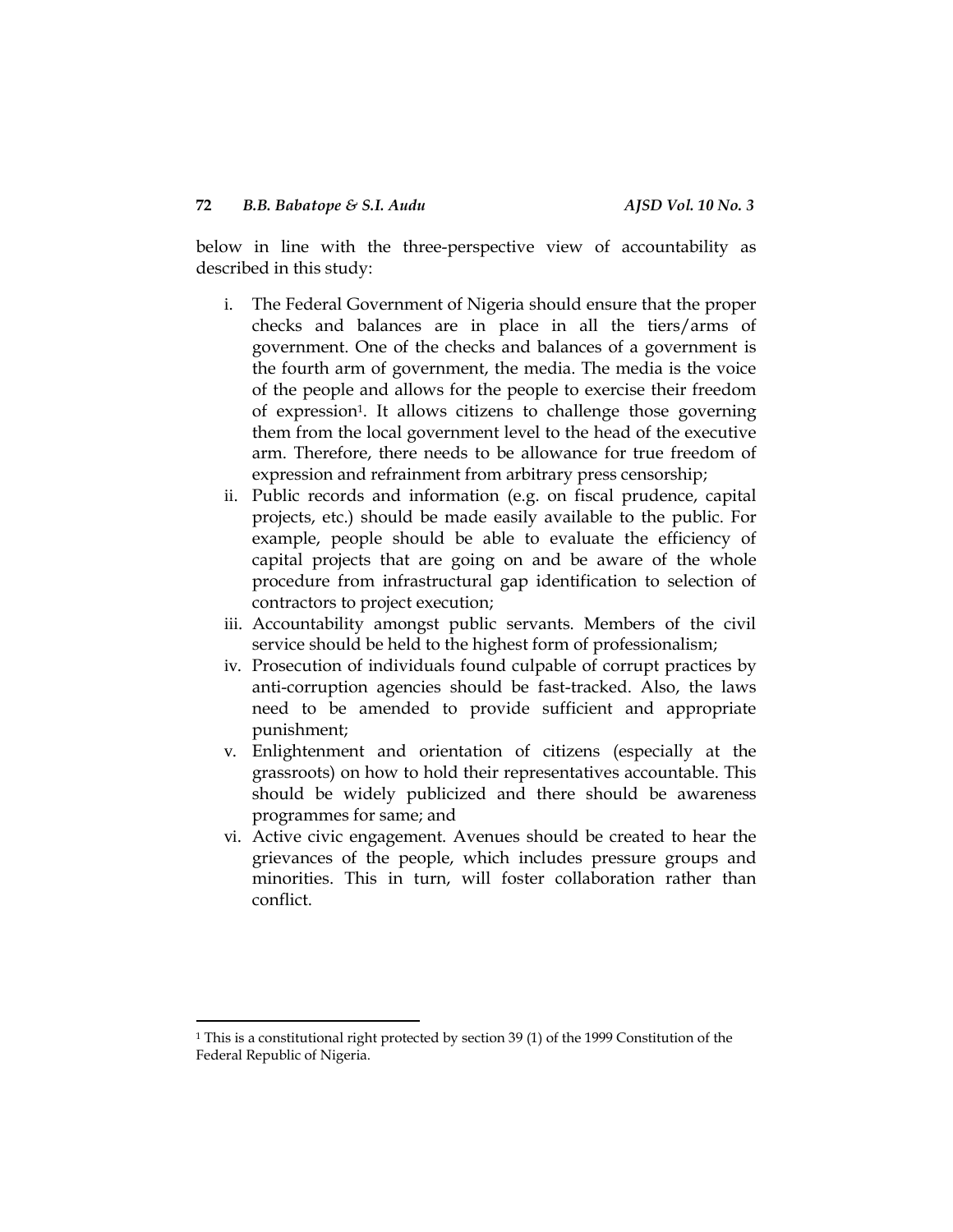## **References**

- Acemoglu, D., & Robinson, J. A. (2009). The role of institutions in growth and development. *The International Bank for Reconstruction and Development*, 10.
- Adegboye, O. A., Adekunle, A. I., & Gayawan, E. (2020). Early transmission dynamics of novel coronavirus (COVID-19) in Nigeria. *International Journal of Environmental Research and Public Health, 17*(3054), 1-10. doi:10.3390/ijerph17093054
- Adejuwon, K. D. (n.d.). The dilemma of accountability and good governance for improved public service delivery in Nigeria. *Africa's Public Service Delivery and Performance Review*, 25-45.
- AFDB. (2020). *African Economic Outlook.* Abidjan: African Development Bank.
- African Union. (2020). *Impact of the Coronavirus (COVID19) on the African Economy.* African Union.
- Ahmed, A. B., & Bello, M. (2015). Regulatory failures and the collapse of the capital market in Nigeria: Aligning responsibilities with accountability. *Journal of Law, Policy and Globalization, XXXX*, 167- 184.
- Audu, S. I. (2020). National transparency and the performance of the financial market in Nigeria. *International Journal of Business and Financce Management Research, 8*(1), 10-14.
- Babatope, B. B., & Audu, S. I. (2020). Overview of the effect of COVID-19 on Nigeria's energy sector. *CPEL , 2*(Covid-19), 1-20.
- Benhabib, J., & Przeworski, A. (2017, December 25). Economic growth under political accountability. New York, USA.
- Fayissa, B., & Nsiah, C. (2010). The impact of governance on economic growth: Further evidence from Africa. *Department of Economics and Finance Working paper series*, 1-25.
- Frink, D. D., & Klimoski, R. J. (2004). Advancing accountability theory and practice: Introduction to the human resource management review. *Human Resource Management Review* special edition, 1-17.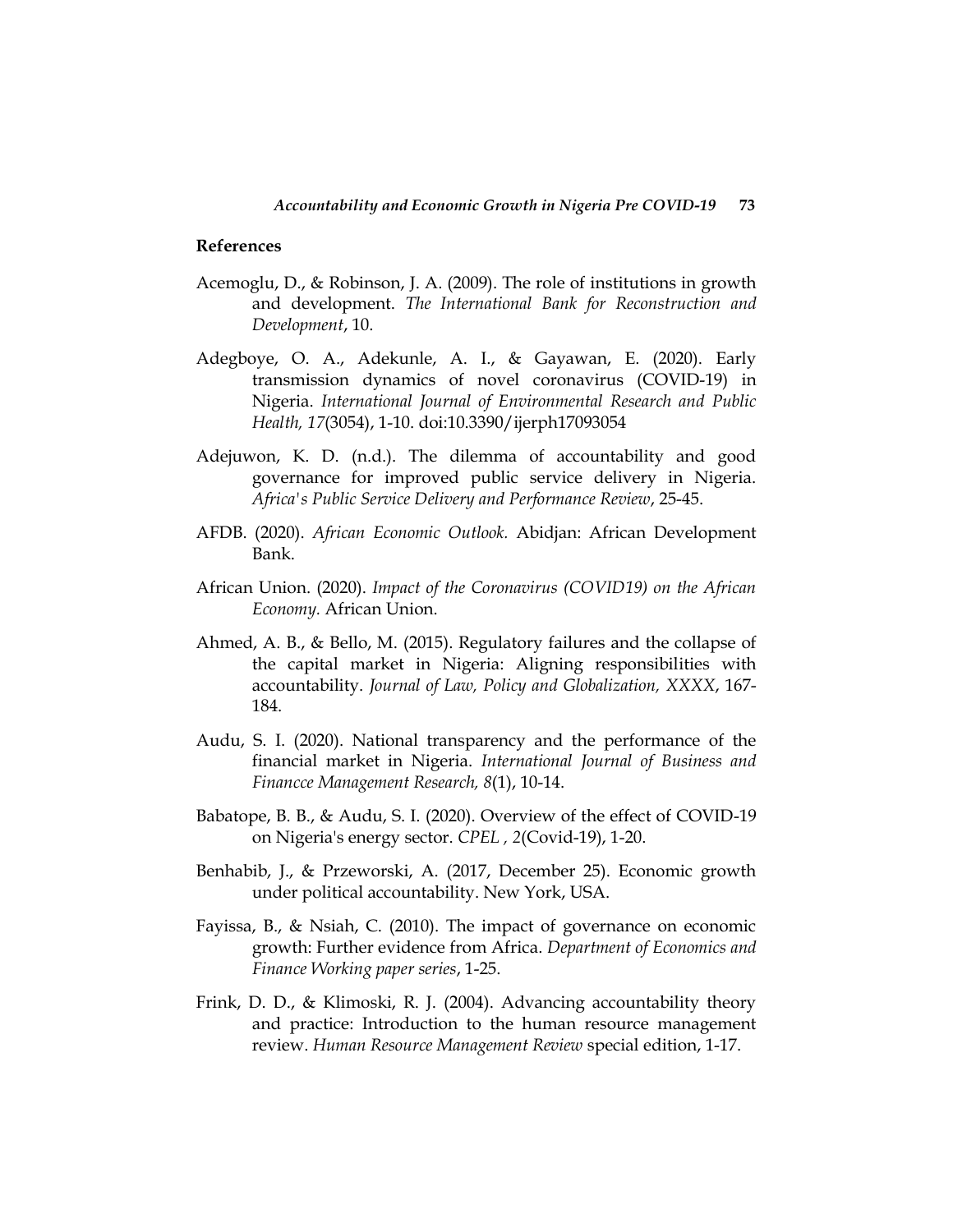- Hafeez, A., Ahmad, S., Siddqui, S. A., Ahmad, M., & Mishra, S. (2020). A review of COVID-19 (Coronavirus Disease-2019) Diagnosis, treatments and prevention. *EJMO, 4*(2), 116-125. doi:10.14744/ejmo.2020.90853
- Han, X., Khan, H., & Zhuang, J. (2014). Do governance indicators explain development performance? A cross-country analysis. *ABD Economics Working Paper Series No 417*, 1-26.
- KPMG Professional Services. (2020). Economic impact & pandemic planning. *COVID-19: A business impact series*, 1-4.
- Lerner, J. S., & Tetlock, P. E. (1999). Accounting for the effects of accountability. *Psychological Bulletin, 125*(2), 255-275.
- Mansouri, M., & Rowney, J. (2014). The dilemma of accountability for professionals: A challenge for mainstream management theories. *Journal of Business Ethics, CXXIII*(1), 45-58. doi:10.1007/s10551-013- 1788-x
- Noha, E., & Chiu, I. (2016). The impact of governance on economic growth: The case of middle Eastern and North African countries. *Topics in Middle Eastern and African Economies, 10*(1), 126-144.
- OECD. (2020). *Interim Economic Assessment Coronavirus: The world economy at risk.* Paris.
- Onichakwe, C. C. (2016). The role of good governance and development administration in national development. *International Journal of Development and Management Review, 11*, 176-186.
- Ozili, P. K. (2020). COVID-19 in Africa: Socioeconomic impact, policy response and opportunities. *International Journal of Sociology and Social Policy*, 1-34.
- Pietak, L. (2014). Review of theories and models of economic growth. *Comparative Economic Research, 17*(1), 46-60.
- Schumpter, J. A. (1934). *The Theory of Economic Development.* Cambridge: Harvard University Press.
- Scott, C. (2014). Evaluating the performance and accountability of regulators. *Seattle University Law Review, 37*, 361.